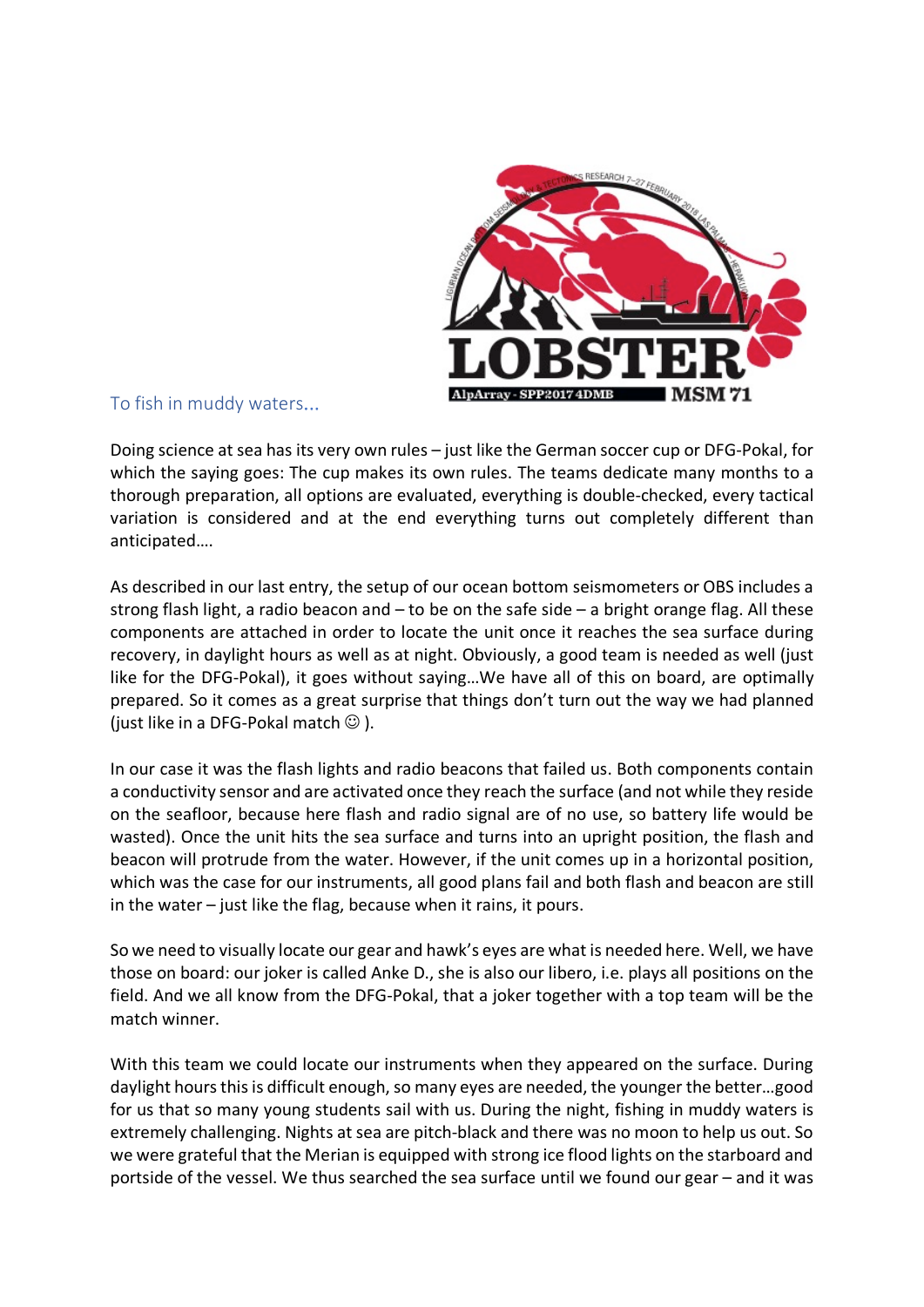Anke who proved to be a true match winner here. During the first night, we also could rely on the ice radar of Merian, because the sea was very still.



*Ice flood light scanning the sea in front of the Merian. Photo: H. Kopp, GEOMAR*



*The little white dot is our OBS in the light beam. Photo: Y. Xia, GEOMAR*